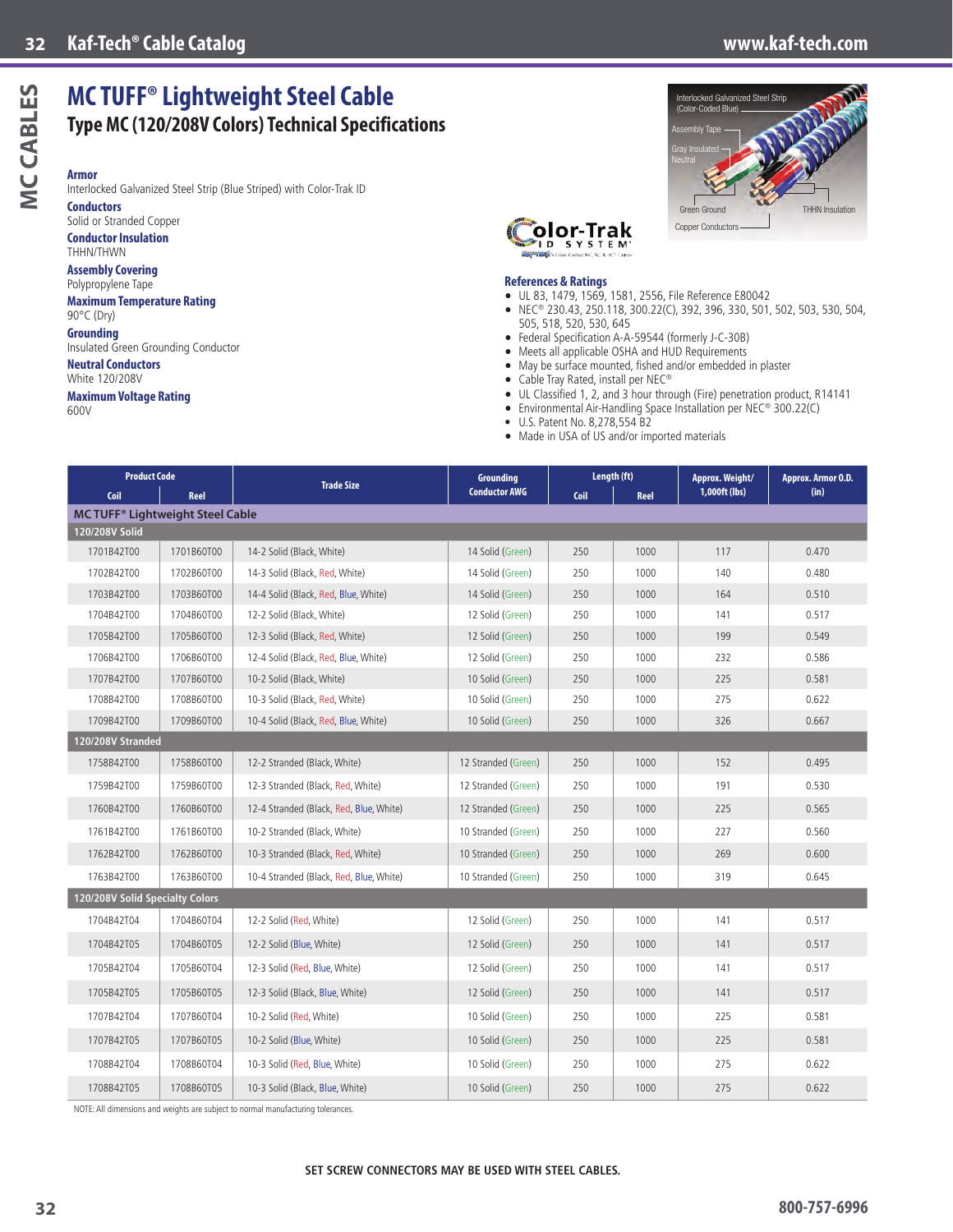### **www.kaf-tech.com Kaf-Tech® Cable Catalog 33**

# **MC TUFF® Lightweight Steel Cable Type MC (277/480V Colors) Technical Specifications**

#### **Armor**

Interlocked Galvanized Steel Strip (Blue Striped) with Color-Trak ID

#### **Conductors**

Solid or Stranded Copper (See Below)

#### **Conductor Insulation** THHN/THWN

**Assembly Covering**

#### Polypropylene Tape

**Maximum Temperature Rating**

#### 90°C (Dry) **Grounding**

Insulated Green Grounding Conductor

#### **Neutral Conductor**

Gray 277/480V

#### **Maximum Voltage Rating**

600V



**Interlocked Galvanized Steel Stripped** 





#### **References & Ratings**

- UL 83, 1479, 1569, 1581, 2556, File Reference E80042
- NEC® 230.43, 250.118, 300.22(C), 392, 396, 330, 501, 502, 503, 530, 504, 505, 518, 520, 530, 645
- Cable Tray Rated, install per NEC®
- Federal Specification A-A-59544 (formerly J-C-30B)
- Meets all applicable OSHA and HUD requirements
- May be surfaced mounted and embedded in plaster
- Environmental Air-Handling Space Installation per NEC® 300.22(C)
- UL Classified 1, 2, and 3 hour through (Fire) penetration product, R14141
- U.S. Patent No. 8,278,554 B2
- Made in USA of US and/or imported materials

| <b>Product Code</b>                                |            |                                             | <b>Grounding</b>     | Length (ft)  |      | Approx. Weight/ | Approx. Armor O.D. |  |
|----------------------------------------------------|------------|---------------------------------------------|----------------------|--------------|------|-----------------|--------------------|--|
| Coil                                               | Reel       | <b>Trade Size</b>                           | <b>Conductor AWG</b> | Coil<br>Reel |      | 1,000ft (lbs)   | (in)               |  |
| <b>MC TUFF<sup>®</sup> Lightweight Steel Cable</b> |            |                                             |                      |              |      |                 |                    |  |
| 277/480V Solid                                     |            |                                             |                      |              |      |                 |                    |  |
| 1704B42T01                                         | 1704B60T01 | 12-2 Solid (Brown, Gray)                    | 12 Solid (Green)     | 250          | 1000 | 141             | 0.517              |  |
| 1704B42T02                                         | 1704B60T02 | 12-2 Solid (Orange, Gray)                   | 12 Solid (Green)     | 250          | 1000 | 141             | 0.517              |  |
| 1704B42T03                                         | 1704B60T03 | 12-2 Solid (Yellow, Gray)                   | 12 Solid (Green)     | 250          | 1000 | 141             | 0.517              |  |
| 1704B42T07                                         | 1704B60T07 | 12-2 Solid (Purple, Gray)                   | 12 Solid (Green)     | 250          | 1000 | 141             | 0.517              |  |
| 1705B42T01                                         | 1705B60T01 | 12-3 Solid (Brown, Orange, Gray)            | 12 Solid (Green)     | 250          | 1000 | 199             | 0.549              |  |
| 1705B42T02                                         | 1705B60T02 | 12-3 Solid (Orange, Yellow, Gray)           | 12 Solid (Green)     | 250          | 1000 | 199             | 0.549              |  |
| 1705B42T03                                         | 1705B60T03 | 12-3 Solid (Brown, Yellow, Gray)            | 12 Solid (Green)     | 250          | 1000 | 199             | 0.549              |  |
| 1705B42T07                                         | 1705B60T07 | 12-3 Solid (Brown, Purple, Gray)            | 12 Solid (Green)     | 250          | 1000 | 199             | 0.549              |  |
| 1705B42T27                                         | 1705B60T27 | 12-3 Solid (Yellow, Purple, Gray)           | 12 Solid (Green)     | 250          | 1000 | 199             | 0.549              |  |
| 1706B42T01                                         | 1706B60T01 | 12-4 Solid (Brown, Orange, Yellow, Gray)    | 12 Solid (Green)     | 250          | 1000 | 232             | 0.586              |  |
| 1706B42T07                                         | 1706B60T07 | 12-4 Solid (Brown, Yellow, Purple, Gray)    | 12 Solid (Green)     | 250          | 1000 | 232             | 0.586              |  |
| 1707B42T01                                         | 1707B60T01 | 10-2 Solid (Brown, Gray)                    | 10 Solid (Green)     | 250          | 1000 | 225             | 0.581              |  |
| 1707B42T02                                         | 1707B60T02 | 10-2 Solid (Orange, Gray)                   | 10 Solid (Green)     | 250          | 1000 | 225             | 0.581              |  |
| 1707B42T03                                         | 1707B60T03 | 10-2 Solid (Yellow, Gray)                   | 10 Solid (Green)     | 250          | 1000 | 225             | 0.581              |  |
| 1707B42T07                                         | 1707B60T07 | 10-2 Solid (Purple, Gray)                   | 10 Solid (Green)     | 250          | 1000 | 225             | 0.581              |  |
| 1708B42T01                                         | 1708B60T01 | 10-3 Solid (Brown, Orange, Gray)            | 10 Solid (Green)     | 250          | 1000 | 275             | 0.622              |  |
| 1708B42T02                                         | 1708B60T02 | 10-3 Solid (Orange, Yellow, Gray)           | 10 Solid (Green)     | 250          | 1000 | 275             | 0.622              |  |
| 1708B42T03                                         | 1708B60T03 | 10-3 Solid (Brown, Yellow, Gray)            | 10 Solid (Green)     | 250          | 1000 | 275             | 0.622              |  |
| 1709B42T01                                         | 1709B60T01 | 10-4 Solid (Brown, Orange, Yellow, Gray)    | 10 Solid (Green)     | 250          | 1000 | 326             | 0.667              |  |
| 1709B42T07                                         | 1709B60T07 | 10-4 Solid (Brown, Yellow, Purple, Gray)    | 10 Solid (Green)     | 250          | 1000 | 326             | 0.667              |  |
| 277/480V Stranded                                  |            |                                             |                      |              |      |                 |                    |  |
| 1758B42T01                                         | 1758B60T01 | 12-2 Stranded (Brown, Gray)                 | 12 Stranded (Green)  | 250          | 1000 | 159             | 0.538              |  |
| 1758B42T02                                         | 1758B60T02 | 12-2 Stranded (Orange, Gray)                | 12 Stranded (Green)  | 250          | 1000 | 159             | 0.538              |  |
| 1758B42T03                                         | 1758B60T03 | 12-2 Stranded (Yellow, Gray)                | 12 Stranded (Green)  | 250          | 1000 | 159             | 0.538              |  |
| 1759B42T01                                         | 1759B60T01 | 12-3 Stranded (Brown, Orange, Gray)         | 12 Stranded (Green)  | 250          | 1000 | 210             | 0.577              |  |
| 1760B42T01                                         | 1760B60T01 | 12-4 Stranded (Brown, Orange, Yellow, Gray) | 12 Stranded (Green)  | 250          | 1000 | 246             | 0.613              |  |
| 1761B42T01                                         | 1761B60T01 | 10-2 Stranded (Brown, Gray)                 | 10 Stranded (Green)  | 250          | 1000 | 237             | 0.615              |  |
| 1762B42T01                                         | 1762B60T01 | 10-3 Stranded (Brown, Orange, Gray)         | 10 Stranded (Green)  | 250          | 1000 | 304             | 0.657              |  |
| 1763B42T01                                         | 1763B60T01 | 10-4 Stranded (Brown, Orange, Yellow, Gray) | 10 Stranded (Green)  | 250          | 1000 | 360             | 0.707              |  |

NOTE: All dimensions and weights are subject to normal manufacturing tolerances.